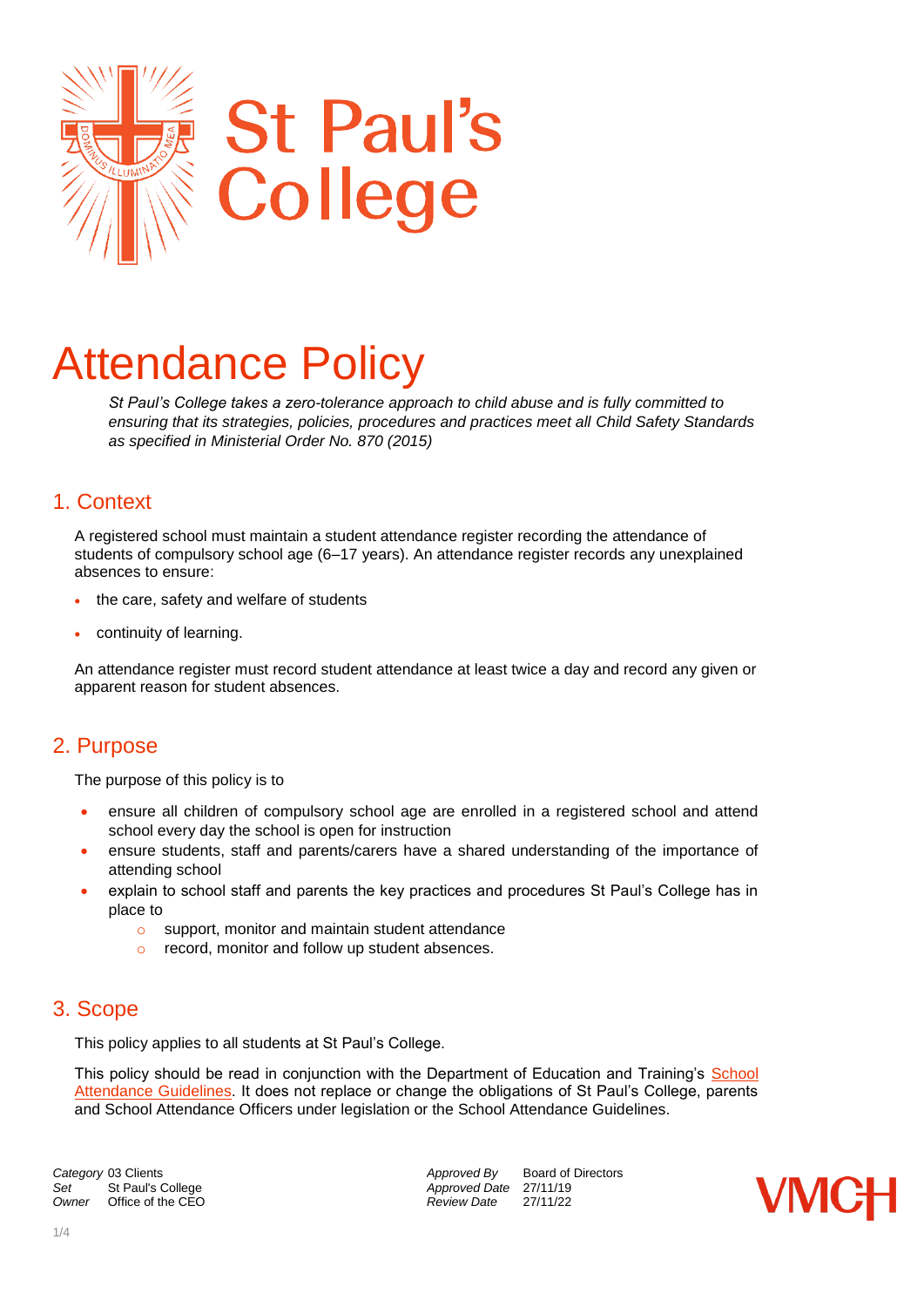## 4. Definition

Parent – includes a quardian and every person who has parental responsibility for the child, including parental responsibility under the *Family Law Act 1975* (Cth) and any person with whom a child normally or regularly resides.

# 5. Policy

Schooling is compulsory for children and young people aged from 6 to 17 years (unless an exemption from attendance or enrolment has been granted).

Daily attendance is important for all children and young people to succeed in education and to ensure they do not fall behind both socially and developmentally. School participation maximises life opportunities for children and young people by providing them with education and support networks. School helps people to develop important skills, knowledge and values that set them up for further learning and participation in their community.

Students are expected to attend St Paul's College during normal school hours every day of each term unless:

- there is an approved exemption from school attendance for the student
- the student has a dual enrolment with another school and has only a partial enrolment in St Paul's College, or
- the student is registered for home schooling and has only a partial enrolment in St Paul's College for particular activities.

Both schools and parents have an important role to play in supporting students to attend school every day.

St Paul's College believes all students should attend school all day, every day when the school is open for instruction and is committed to working with its school community to encourage and support full school attendance.

Our school will identify individual students or cohorts who are vulnerable and whose attendance is at risk and/or declining and will work with these students and their parents to improve their attendance through a range of interventions and supports.

Students are committed to attending school every day, arriving on time and are prepared to learn. Our students are encouraged approach a teacher and seek assistance if there are any issues that are affecting their attendance.

St Paul's College parents are committed to ensuring their child/children attend school on time every day when instruction is offered, to communicating openly with the school and providing valid explanations for any absence.

Parents will communicate with the relevant staff at St Paul's College about any issues affecting their child's attendance and work in partnership with the school to address any concerns.

Parents will provide a reasonable explanation for their child's absence from school and endeavour to schedule family holidays, appointments and other activities outside of school hours.

## **Dual Enrolment**

There is a change of enrolment status for students who are currently enrolled at St Paul's College and with a mainstream partner school there is a 6 x week transition process which commences from the start of Term 3 each year. During the following weeks of that term, the enrolment status of the student will change to permanent enrolment at the mainstream school. This process maintains the integrity of class groups at St Paul's College and ensures that the child's peer group has the

**Category** 03 Clients **Approved By** Board of Directors<br> **Approved By** Board of Directors<br> *Approved Date* 27/11/19 Set St Paul's College *Set* St Paul's College *Approved Date* 27/11/19<br> *Owner* Office of the CEO *Approved Date* 27/11/22 *Office of the CEO* 

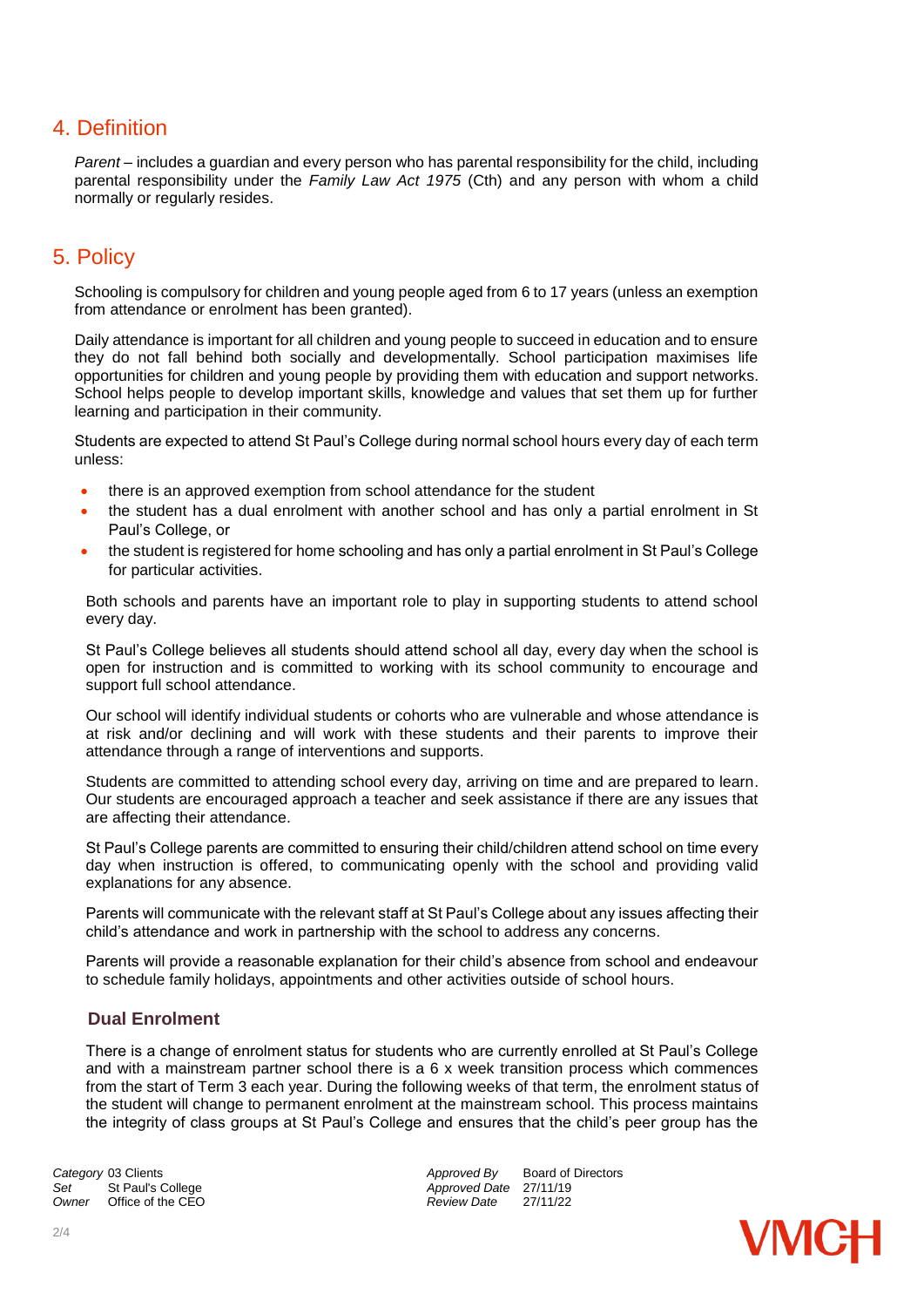opportunity to be prepared in the process. This may involve social stories and other strategies to allay anxiety and the impact of change.

#### **Supporting and promoting attendance**

St Paul's College Student Wellbeing and Engagement Policy supports and promotes student attendance by providing a contemporary, safe and nurturing school environment with state-of-theart facilities where children and young people with a range of disabilities have a sense of belonging and every opportunity to achieve optimal learning outcomes.

## **Recording attendance**

St Paul's College (primary level) records student attendance twice per day. This is necessary to:

- meet legislative requirements
- discharge St Paul'[s duty of care for all students

Attendance will be recorded by teachers at the commencement of the school day and after lunch.

If students are in attendance at a school approved activity, the teacher in charge of the activity will record them as being present.

St Paul's College (secondary level) must record attendance in every class. This is necessary to:

- meet legislative requirements
- discharge St Paul's duty of care for all students
- meet Victorian Curriculum and Assessment Authority requirements

If students are in attendance at a school approved activity, the teacher in charge of the activity will record them as being present.

#### **Recording absences**

For absences where there is no exemption in place, a parent must provide an explanation on each occasion to the school.

Parents should notify St Paul's College of absences by:

 Contacting reception if it is an unplanned absence, informing the classroom teacher if it is a planned absence]

If a student is absent on a particular day and the school has not been previously notified by a parent, or the absence is otherwise unexplained, the student support staff member will notify parents. St Paul's College will attempt to contact parents as soon as practicable on the same day of the unexplained absence, allowing time for the parent to respond.

If contact cannot be made with the parent (due to incorrect contact details), the school will attempt to make contact with any emergency contact/s nominated on the student's file held by the school, where possible, on the day of the unexplained absence.

St Paul's College will keep a record of the reason given for each absence. The principal will determine if the explanation provided is a **reasonable excuse** for the purposes of the parent meeting their responsibilities under the *Education Training Reform Act 2006* and the School Attendance Guidelines.

If St Paul's College considers that the parent has provided a **reasonable excuse** for their child's absence the absence will be marked as '**excused absence**'.

If the school determines that no reasonable excuse has been provided, the absence will be marked as '**unexcused absence**'.

Set St Paul's College *Set* St Paul's College *Approved Date* 27/11/19<br> *Owner* Office of the CEO *Approved Date* 27/11/22 *Office of the CEO* 

**Category** 03 Clients **Approved By** Board of Directors *Approved By* Board of Directors *Approved Bate* 27/11/19